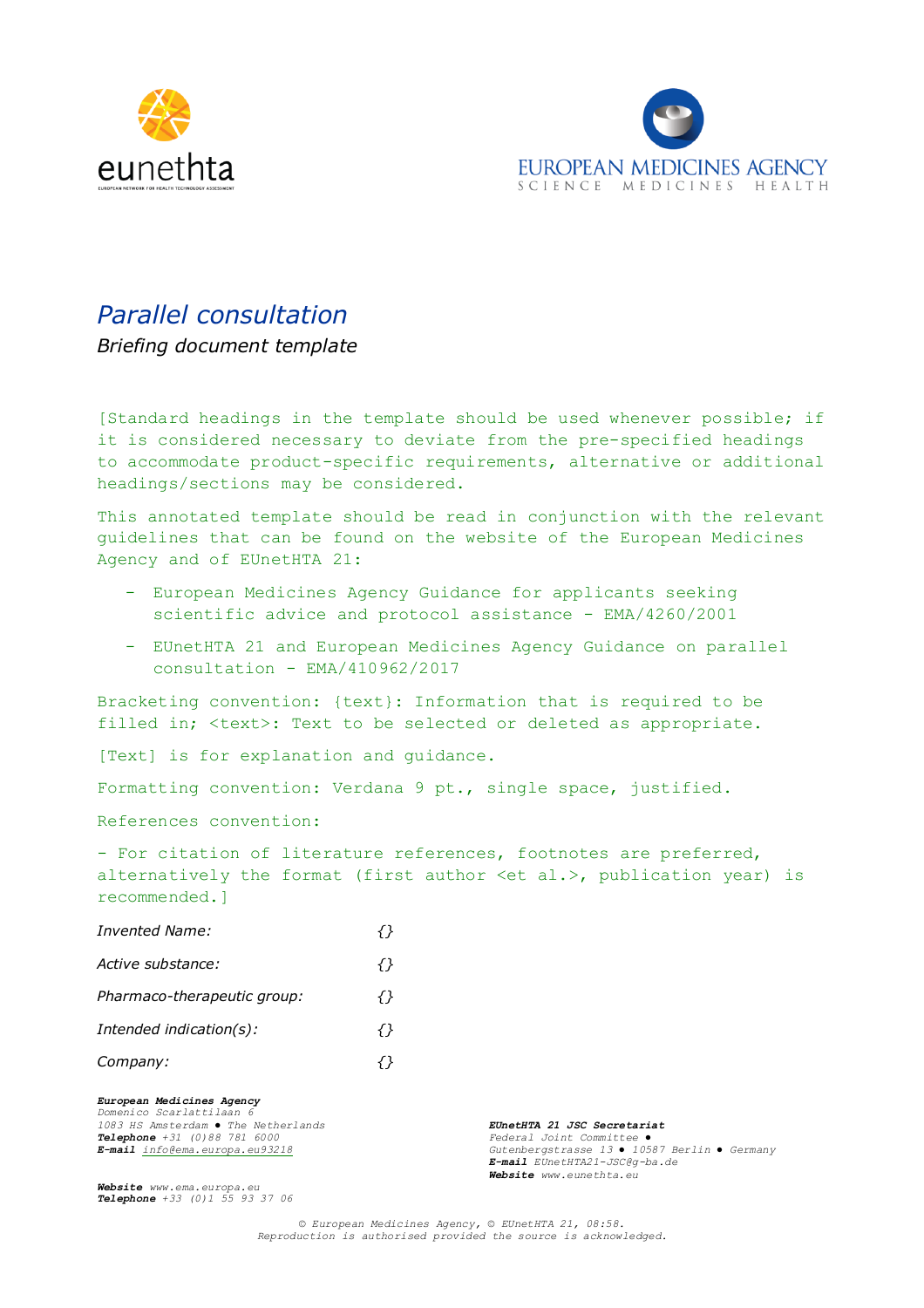*Version: {}*

*Date: {DD/MM/YYYY}*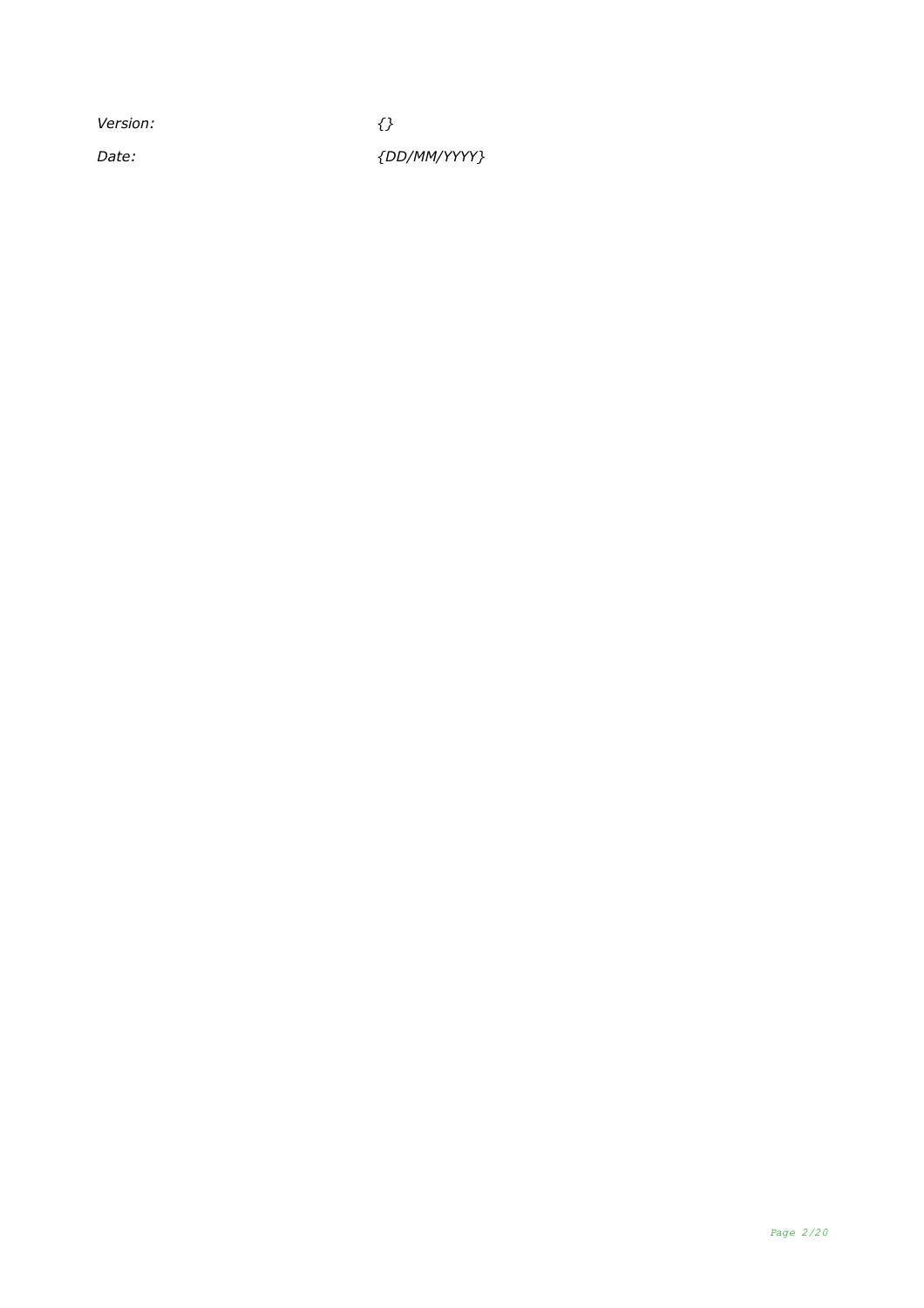## *Table of Contents*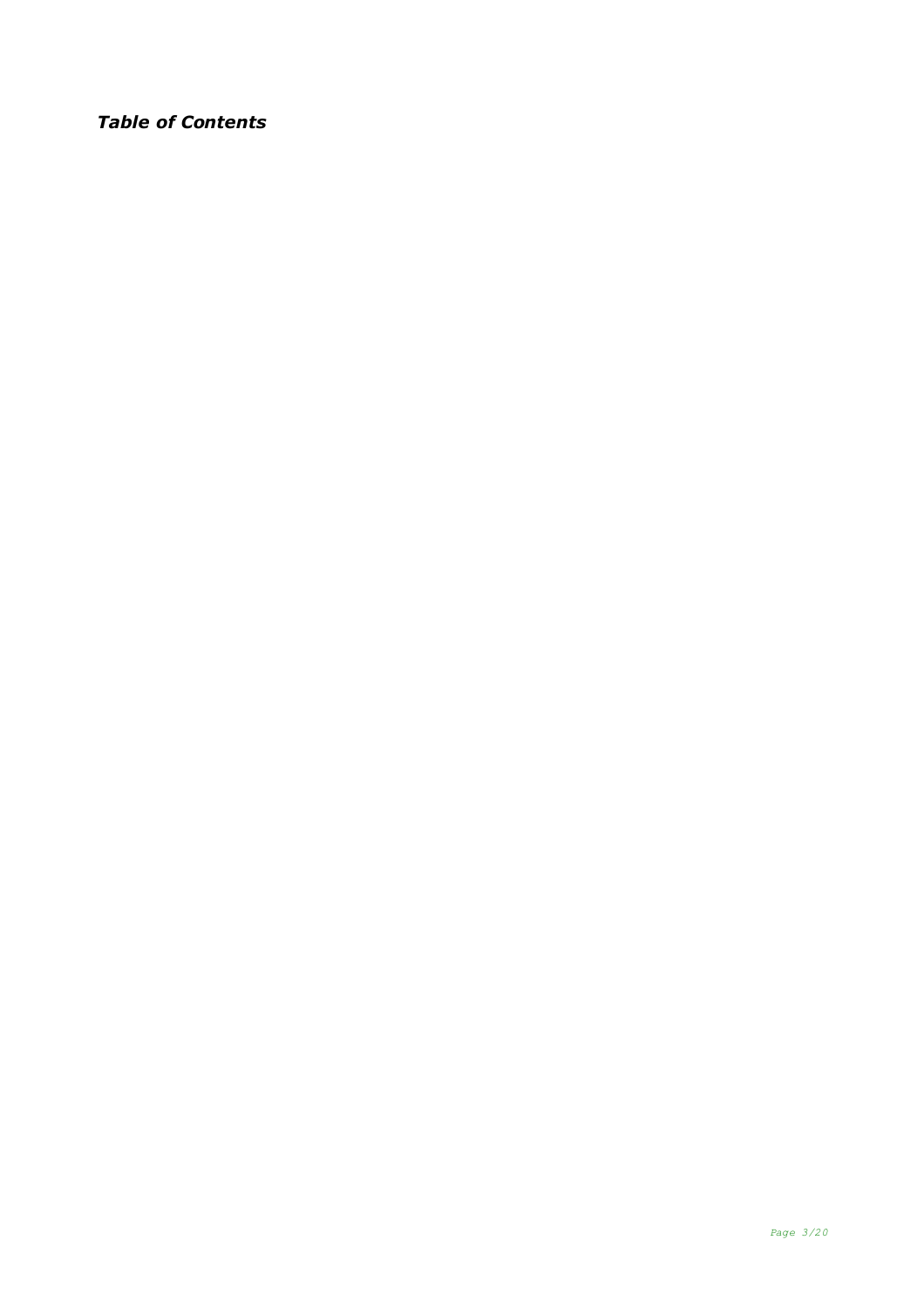# *List of Figures*

# *List of Tables*

### *List of Abbreviations*

[Any acronyms or abbreviations used should also be defined the first time they appear in the text.]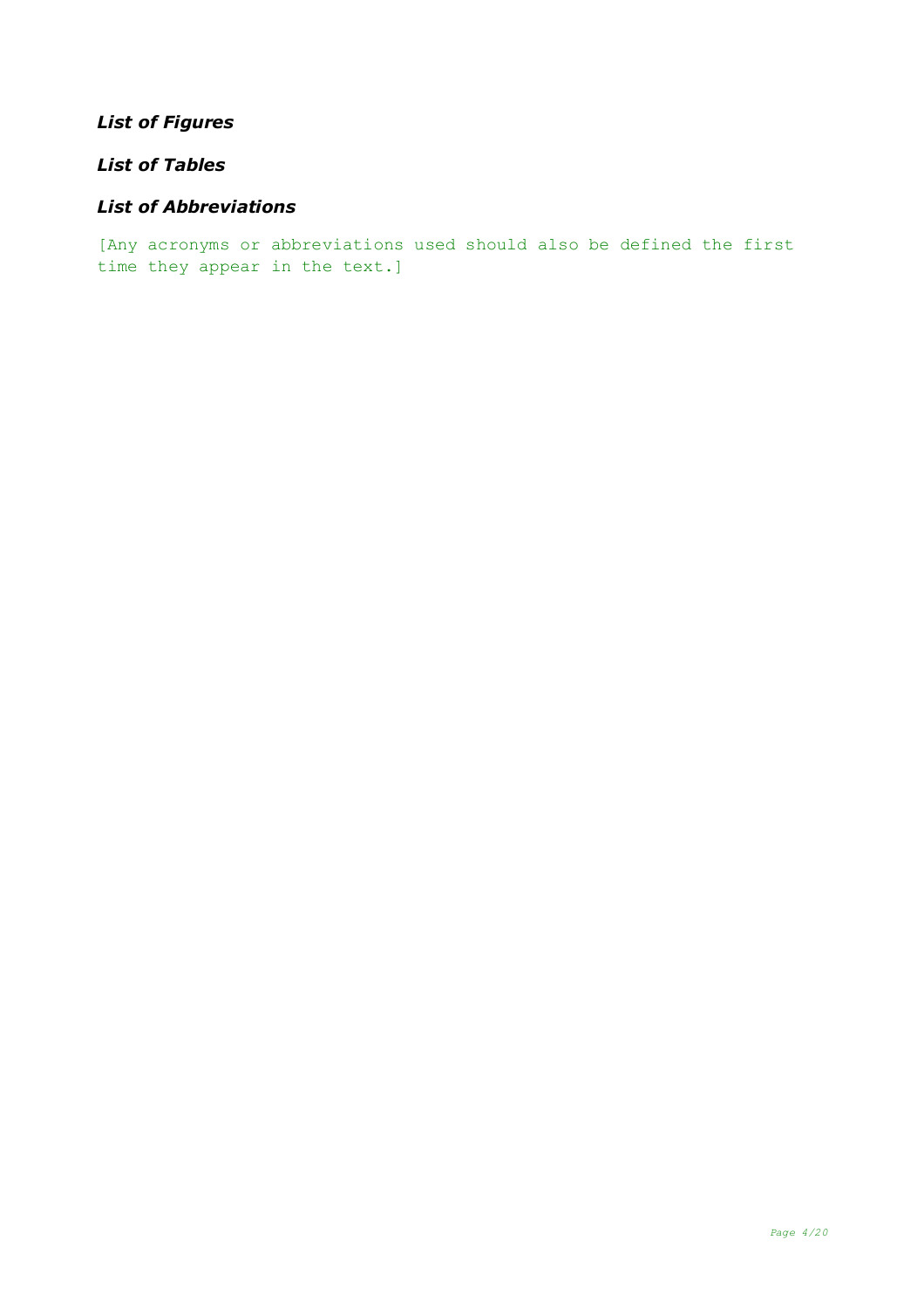# *Summary*

[It is strongly recommended to address all elements outlined below (whenever applicable) for any parallel EMA/ HTA Joint scientific consultation (JSC) request, regardless of the scope of the questions. This summary will inform the background information section of the final advice letter of the European Medicines Agency and the final written recommendation of EUnetHTA 21. An upper limit of 3 pages for the summary is recommended]

# *1. Background information*

### *1.1.* **Background information on the disease to be treated**

[Outline main features of the disease including relevant aetiology, epidemiological data, information on natural history of the disease and evolution of disease symptoms and burden. Evolution of treatment should be discussed, including current standard therapy (referencing relevant guidelines and variations between the countries) and referring to relevant publications as well as any current unmet need(s). For reimbursement decisions, the availability of treatment alternatives is a critical issue. Thus, a solid discussion of all technologies (drugs, devices, procedures) that present relevant alternatives for the treatment of the pathology (stage, line of treatment) together with their labelling status in Europe and North America. In the case of the existence of new treatments that are in advanced phases of development including compassionate use programmes, this information should be included.]

### *1.2.* **Indication**

[Specify the indication(s) intended for the label including product positioning in the treatment pathway: (e.g. 1st line, 2nd line, 3rd line, add-on, monotherapy, screening pre-treatment, monitoring during treatment, etc.). Describe whether it is a combination or monotherapy. Aim of treatment (preventive, curative, palliative, symptomatic, disease modifying). Target population should be described as precisely as possible. If any population should not be included in the label, this should be clearly indicated.]

#### *1.3.* **Background information on the product**

[Include mode of action, chemical structure and pharmacological classification.]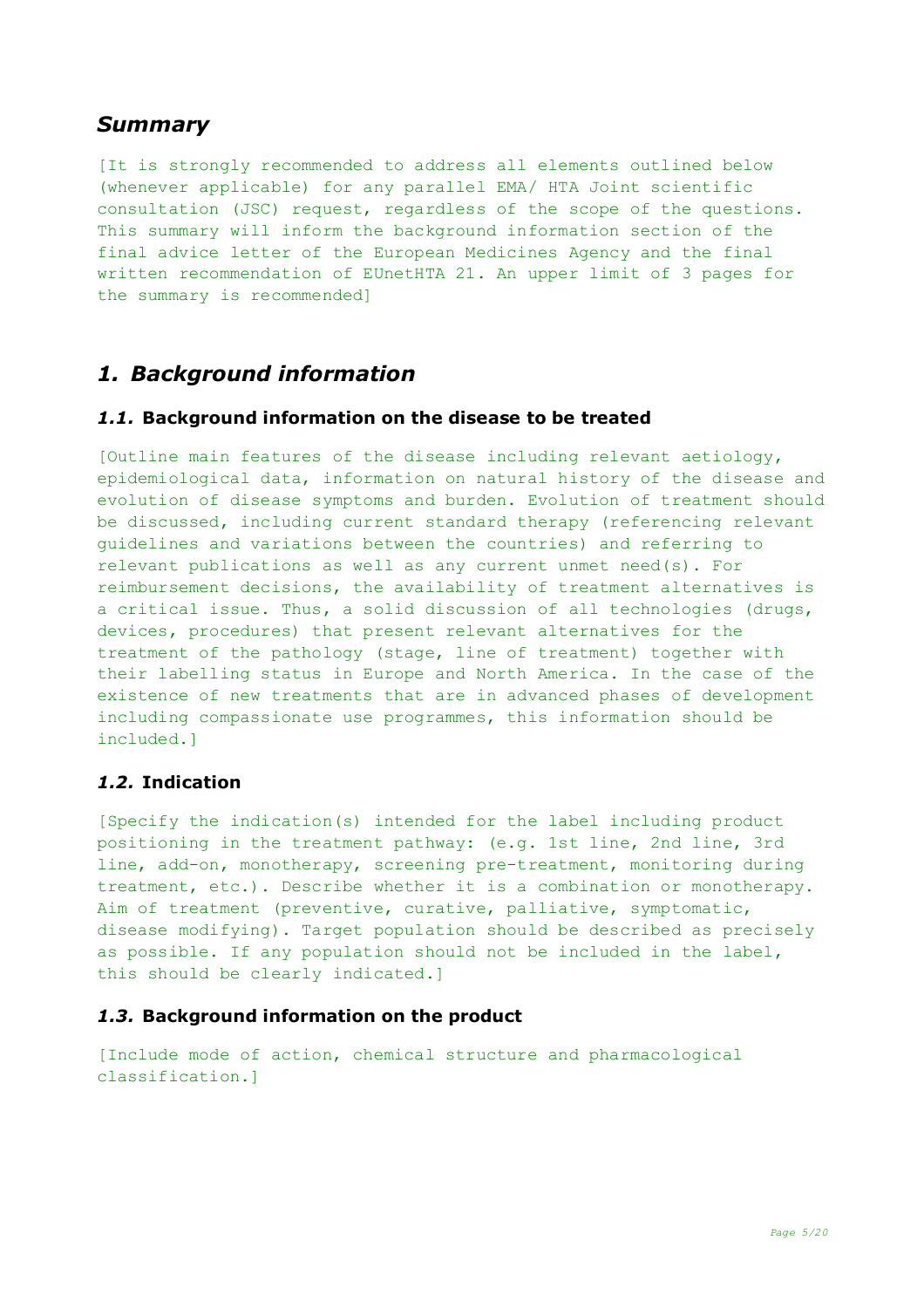#### *1.3.1. Characteristics of the product*

[Chemical/biological product; orphan product; advanced therapy medicinal product; Application together with a medical device, companion diagnostic or artificial intelligence; any special precautions or recommendations for use of the product (including a possible risk management strategy).]

#### *1.3.2. Form, route of administration, dose, dosage*

[Route of administration and the pharmaceutical form of the product should be described. Dose, frequency of administration and the duration of use should be discussed based on the available evidence at the stage of development.

If the administration of the product is associated with the use of a diagnostic test, a medical device or with a medical procedure, this information should be stated, and adequate information given on the associated test or device.]

#### *1.4.* **<Quality development>**

[Relevance and level of detail included may vary depending on the scope of the request. Special pharmaceutical aspects, if any, e.g. novel delivery system, etc.]

### *1.5.* **<Non-clinical development>**

[Relevance and level of detail included may vary depending on the scope of the request. Proof-of-concept and main toxicological findings could be informative.]

### *1.6.* **Clinical development**

[Introduce and describe the status of the clinical development programme. A tabulated summary of completed, ongoing and planned clinical trials as well as post-launch evidence generation (if any planned) could be informative.]

Briefly summarise the following aspects:

If scientific advice has been previously requested from the CHMP, national or non-EU Authorities (e.g. FDA).

If scientific consultation has been previously requested from HTA bodies.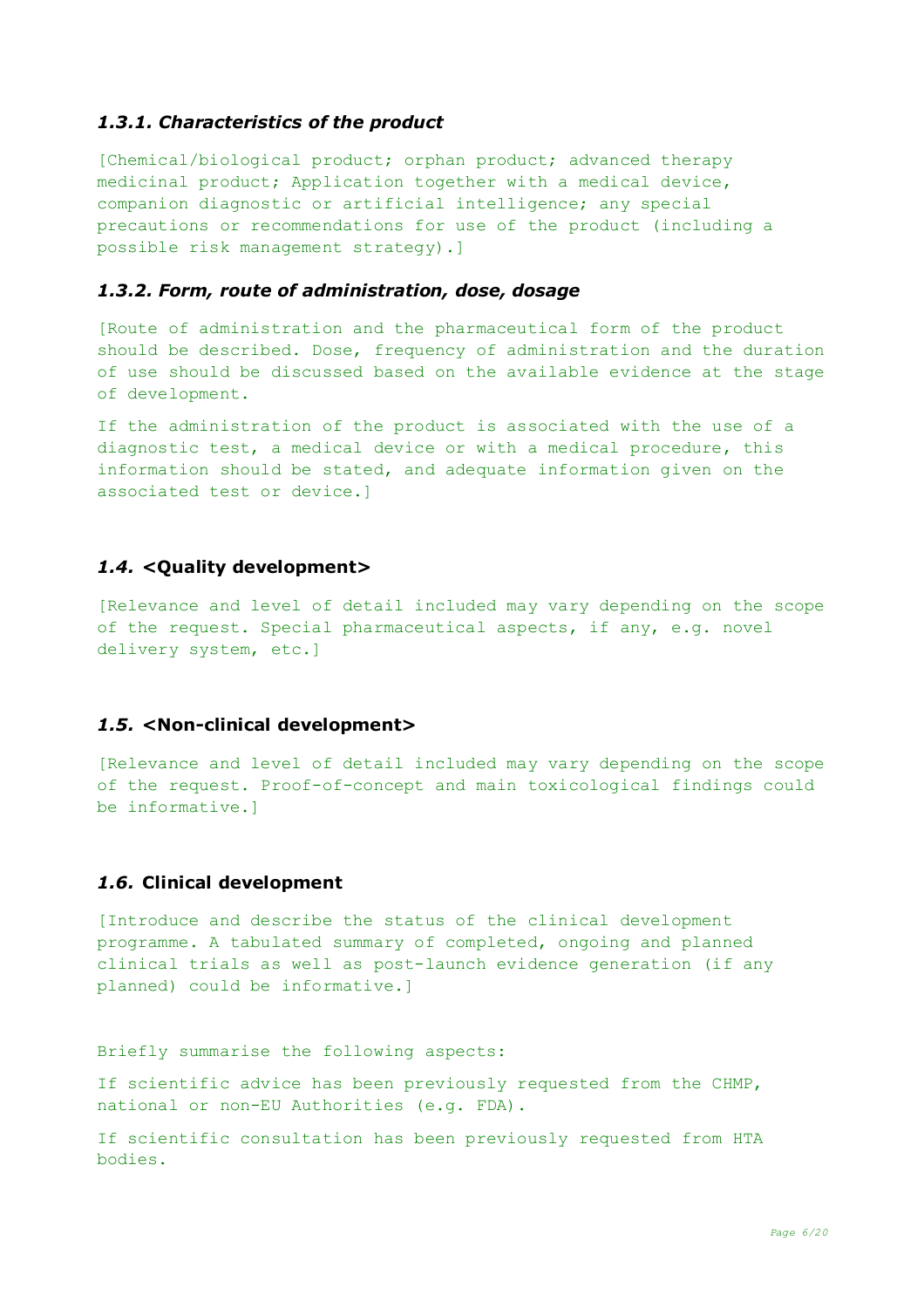Indicate if relevant CHMP guidance/CHMP advice has been followed or if any deviations have been made or proposed.

Indicate applicability and status of the Paediatric Investigation Plan (with or without deferral or waiver). Indicate availability and need for development in other special populations such as the elderly, male/female and ethnic minorities.]

Present the study protocol that is the subject of the Parallel Consultation (study design, inclusion and exclusion criteria, comparator, endpoints, patient reported outcomes (PRO), sample size estimation, statistical analyses, etc.)

Explain the choice of PROs and patient reported outcome measures (PROMs) including a literature review of existing PROs in the disease along with justification of the appropriateness of the questionnaire(s) chosen and the frequency of collection of this data. If patient preference data are planned to be collected alongside clinical development, detailed methodology should be given.

Provide minimum information on post-launch evidence generation (if planned) for which the developer also requests advice, i.e. anticipated gaps, remaining research questions, high level design of the study, core data set and data source details if use of an existing data source is planned.

#### *1.7.* **Regulatory status**

[Describe the worldwide Regulatory status of the product (e.g. any existing marketing authorization (MA), or planned marketing authorization application (MAA) timelines), indicating planned type and timelines of MAA (e.g. full/mixed dossier; advanced therapy, biosimilar, generic/hybrid/ product) or variation.

If the product has received Orphan Drug Designation (ODD) related to the intended indication, state the orphan indication, the criteria on which the ODD was based and, if applicable, the development plan to support similarity or clinical superiority claims. Clarify whether the product was granted eligible for the PRIME (priority medicines) scheme launched by the European Medicines Agency.]

#### *1.8.* **Rationale for seeking parallel consultation**

[Describe the scope of the questions and the rationale for the parallel EMA/HTA JSC request (e.g. clinical/non-clinical/quality/significant benefit/similarity/conditional approval/exceptional circumstances).]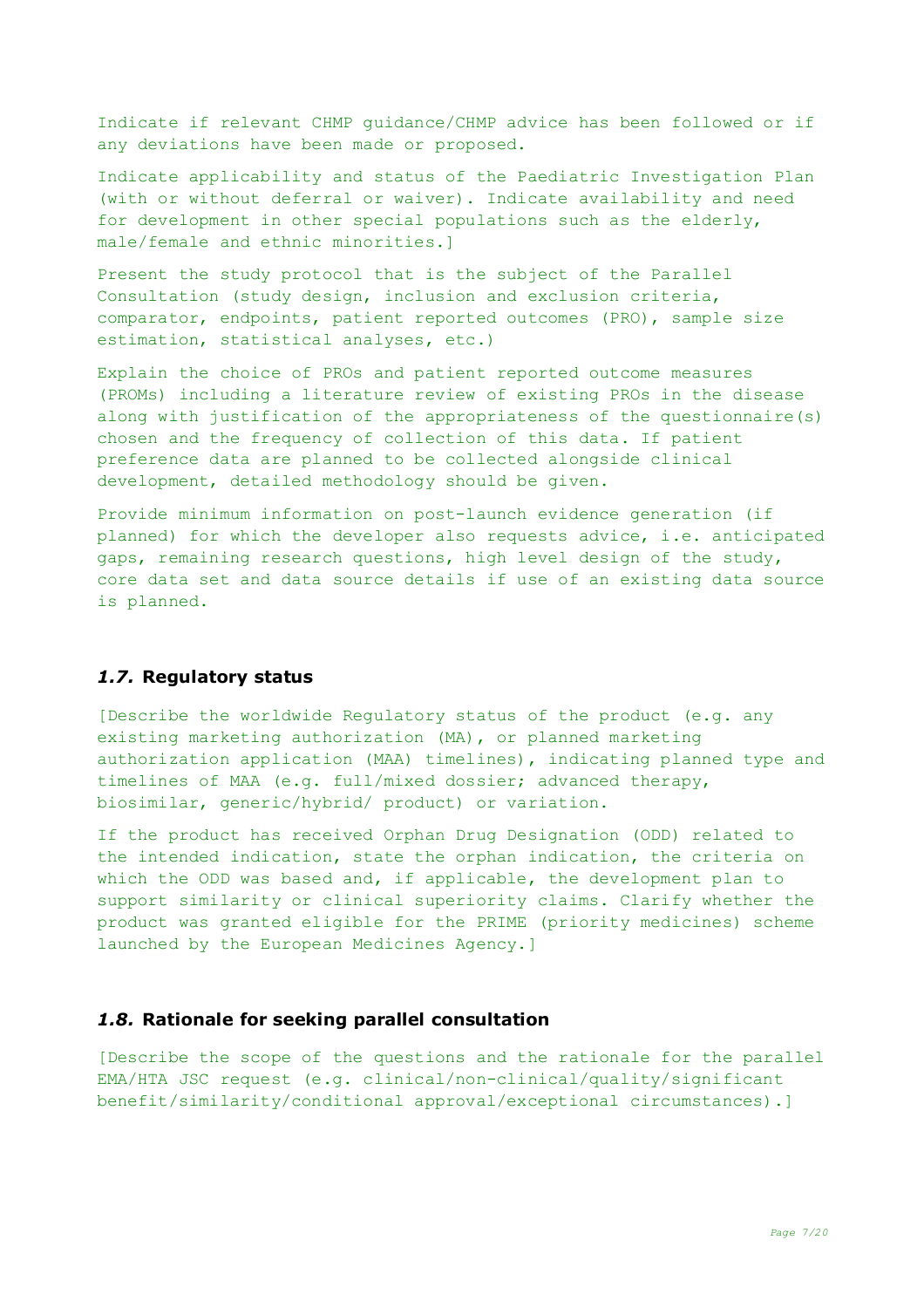# *1.9.* **Product value proposition**

[Describe value propositions with clear statement on drug positioning in the treatment pathway and how the trial evidence will be used to support these.]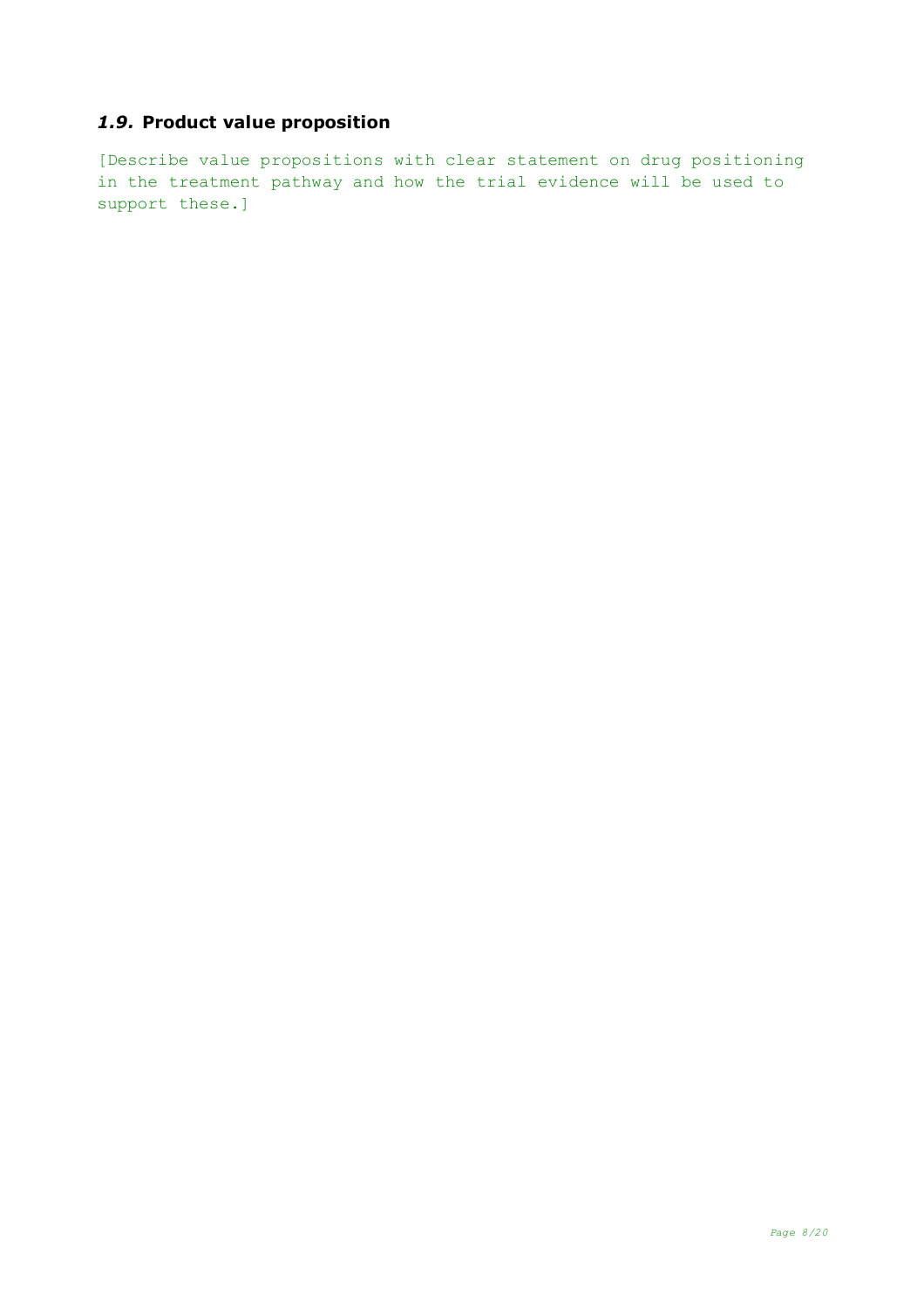# *2. Questions and Applicant*'*s positions*

[**Questions** should conform to the **scope** of the Scientific Advice/Protocol Assistance procedure (EMA/4260/2001). It is recommended that questions are phrased in a way to allow for an unambiguous understanding of the question. The scope should be carefully considered in order to avoid too broad or too narrow questions. For a given development program, it is recommended that clinical questions are posed about population, comparator and outcome. The intended place in treatment of the intervention should be clear.

The wording of the question should be clear and concise, avoiding extended reference to the justifications (which should be discussed in the Company position) and starting with e.g. "Does the CHMP agree that/with …?" OR "Do HTA bodies agree that/with…?". Questions concerning the future appraisals and/or reimbursement/coverage decision will not be considered by HTAb, in accordance with the general principles of parallel EMA/HTA JSC (see the [Guidance](https://www.ema.europa.eu/en/documents/regulatory-procedural-guideline/guidance-parallel-consultation_en.pdf) for Joint Scientific [Consultations\)](https://www.ema.europa.eu/en/documents/regulatory-procedural-guideline/guidance-parallel-consultation_en.pdf). Furthermore, as the existence of a medical need is included in the Committee for Scientific Consistency and Quality (CSCQ) eligibility assessment for parallel EMA/HTA JSC, related questions are out of the scope of parallel EMA/HTA JSC.

*It is recommended that the number of questions be limited (10 maximum) in order to focus the discussion on the relevant aspects of the dossier. It is highly recommended to ask focused questions with a maximum of one or two subquestions.*

Questions should be ordered in the corresponding section according to the expertise (also multidisciplinary) required for the assessment and numbered sequentially.

#### IMPORTANT INFORMATION

Each question should be followed by a corresponding, separate Applicant's position including a comprehensive justification of the chosen approach.

All key information about the topic should be sufficiently discussed, so that the Applicant's position can function as a 'stand-alone' justification. Issues to be covered could include the following: context and proposal, other options (potentially) considered together with a critical discussion on the relative merits and drawbacks of various approaches, possible consequences and eventual measures to ameliorate these. In general, an extension of 1 to 3 pages for each Company position is recommended.

Cross-references to the relevant parts of the briefing document or annexes can be included if additional detail is needed to support the case.]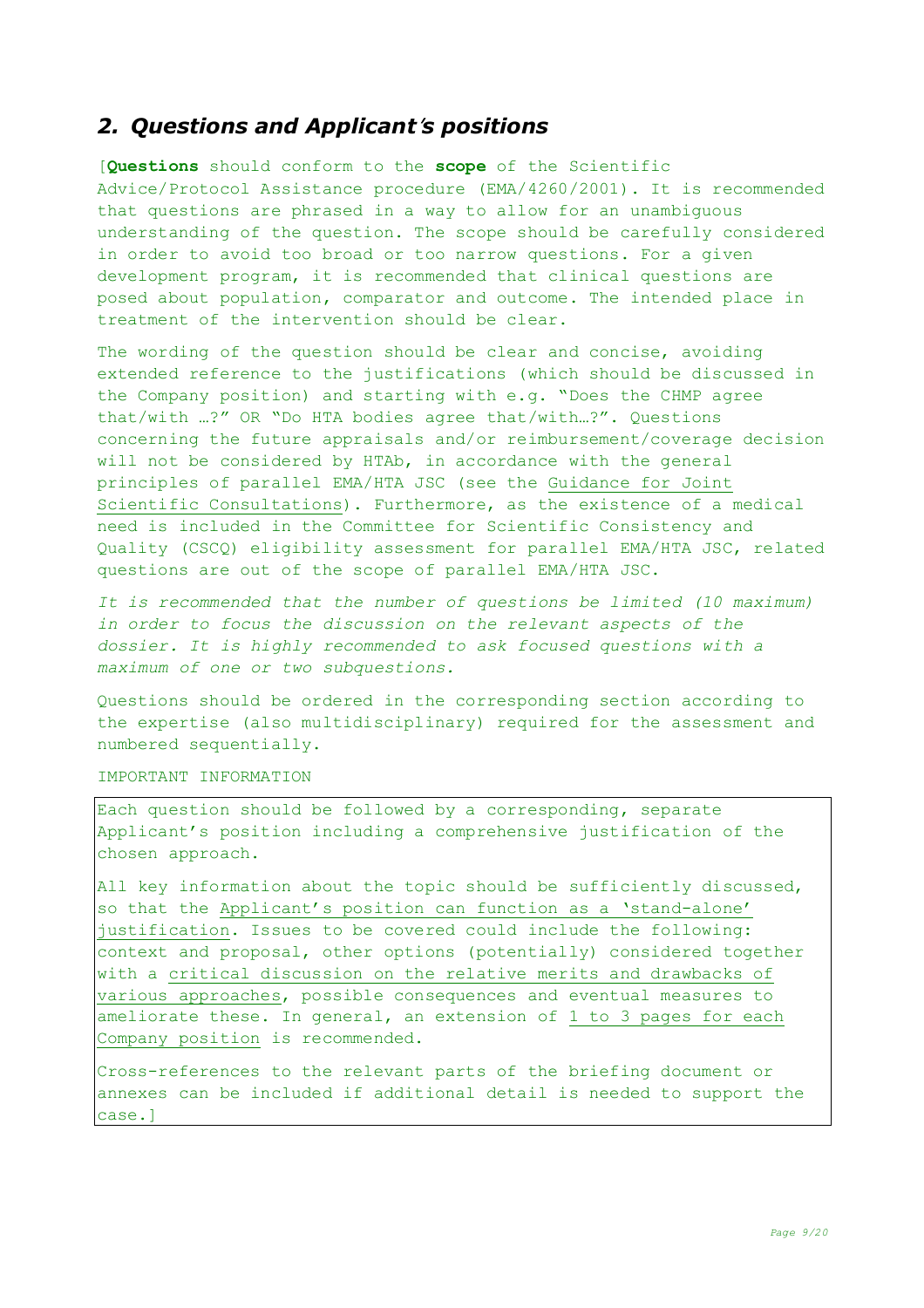# *2.1.* **<Questions on Chemical, Pharmaceutical and Biological development>**

*Question 1 {}?*

*Applicant's position {}*

*Question 2 {}?*

*Applicant's position {}*

*2.2.* **<Multidisciplinary Question<s> on Chemical, Pharmaceutical, Biological and Toxico-Pharmacological development>**

*Question {X} {}?*

*Applicant's position {}*

# *2.3.* **<Questions on Toxico-Pharmacological development>**

*Question {X} {}?*

*Applicant's position {}*

## *2.4.* **<Multidisciplinary Question<s> on Toxico-Pharmacological and Clinical development>**

## *2.5.* **Questions on Clinical development**

[There are no mandatory areas for discussion. However, several areas are recommended based on their importance for HTA. Proposed areas are the following:

• Population, including potential deviation between study population vs targeted indication, biomarkers, subgroups, extrapolation, generalisability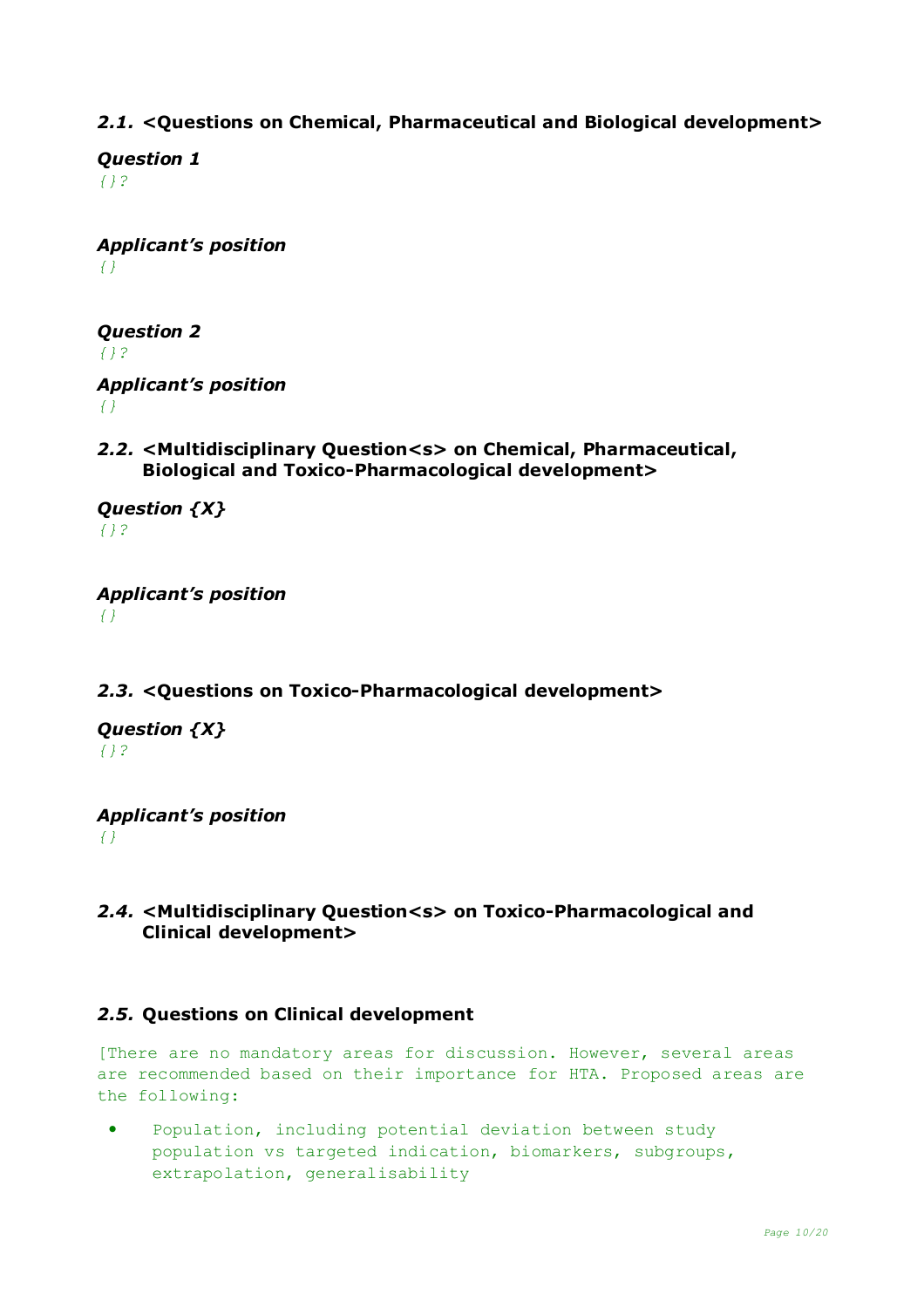- Intervention, including dosing, concomitant, add-on, monotherapy, duration, label/indication induction, life-long therapy…
- Comparator
- Outcomes, including primary & secondary endpoints, PROs, Adverse Events (AEs)
- Study Design, including randomisation, duration, statistical methods, time point frequency of data collection

The topics listed above are essential for the discussion with HTA bodies. Therefore, justified proposals for each of them should appear in the Applicant's position if they are to be discussed during the meeting. Otherwise, they should be clearly stated in section 3.3.1 Planned trials.]

### *2.5.1.< Regulators' questions only>*

*Question {X} {} Applicant's position*

### *2.5.2.<Regulators' & HTAB Questions>*

*[Questions should be presented following the topics described above, as follows:]*

### **Questions regarding population**

*Question {X} {}*

*Applicant's position {}*

### **Questions regarding intervention**

*Question {X} {}*

*Applicant's position {}*

### **Questions regarding outcomes**

*Question {X} {*

*Applicant's position*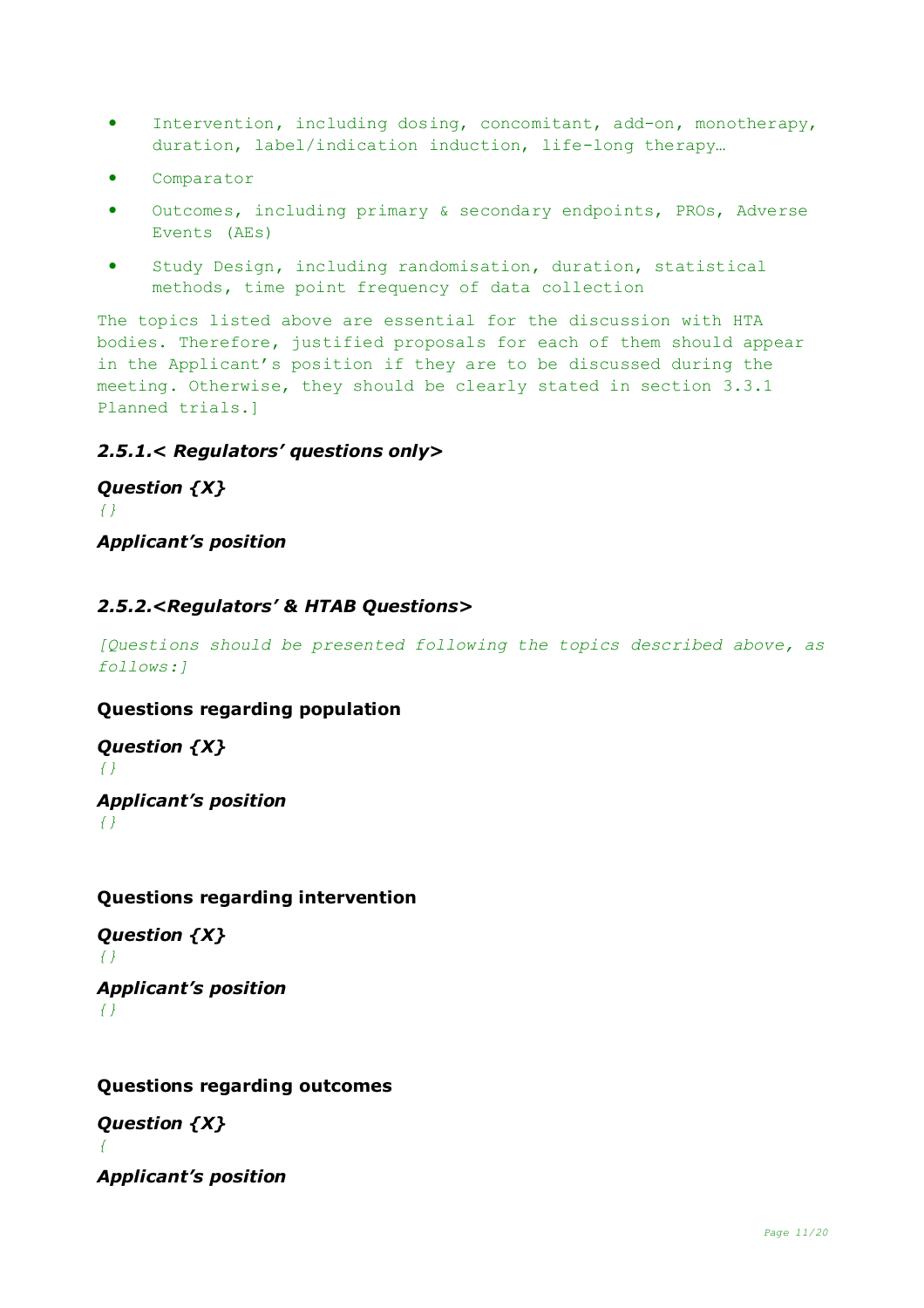# **Questions regarding study design**

*Question {X} {} Applicant's position {}*

# *2.5.3.< HTA-only Questions>*

*[Questions should be presented following the same topics as indicated for Regulators' and Health Technology Assessment Bodies' Questions above, as follows:]*

# **Questions regarding population**

*Question {X} {}*

*Applicant's position {}*

## **Questions regarding intervention**

*Question {X} {} Applicant's position*

*{}*

# **Questions regarding outcomes**

*Question {X} {} Applicant's position {}*

# **Questions regarding study design**

*Question {X} {} Applicant's position {}*

*{}*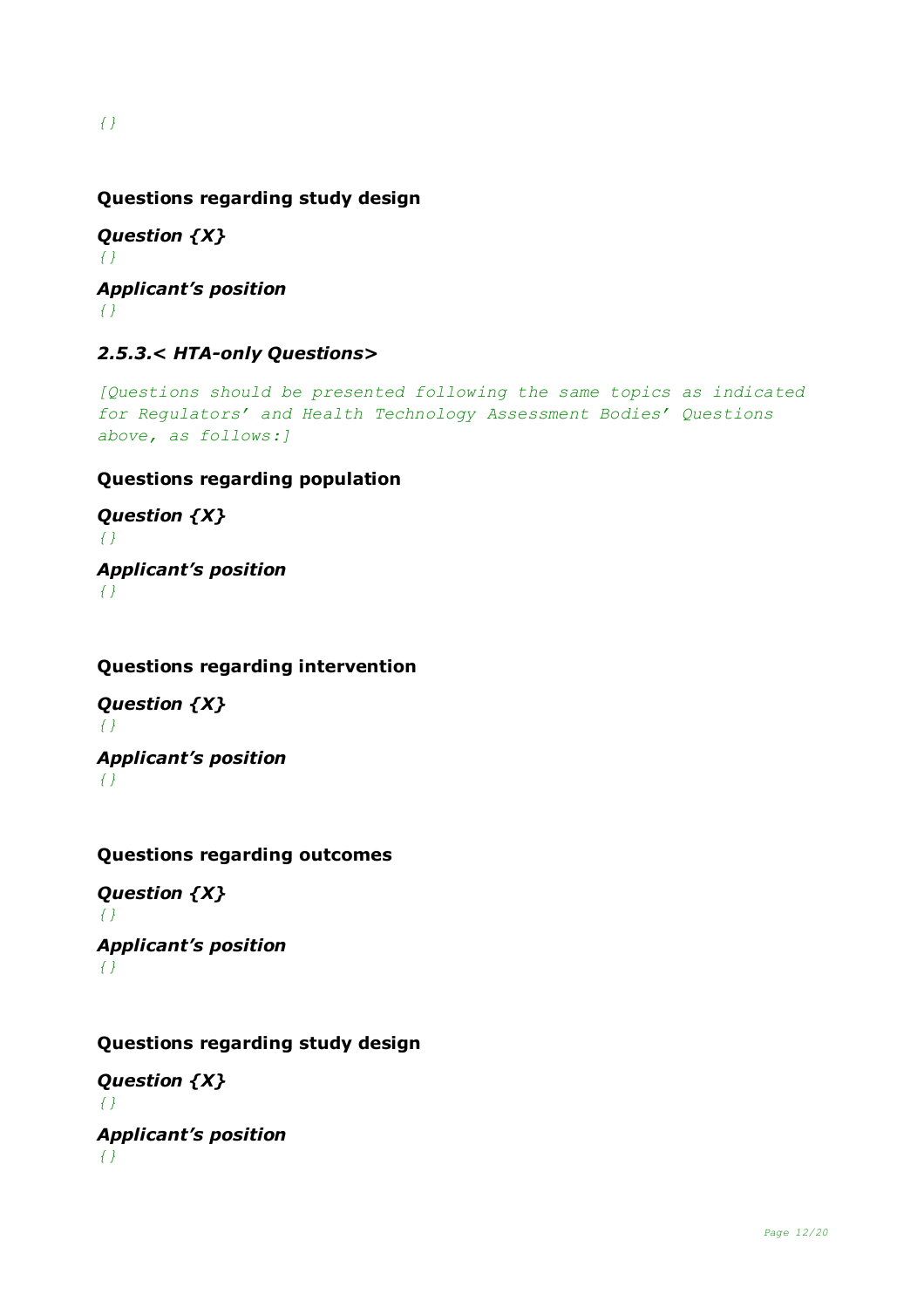## *2.5.4.<Questions on Significant Benefit>*

[For Protocol Assistance, the questions should be within the scope of the designated orphan indication. See EMA Guidance for Companies requesting Scientific Advice or Protocol Assistance' (EMA/4260/2001).]

*Question to the COMP {X} {}*

*Applicant's position {}*

## *2.6.* **Questions on Post-Launch Evidence generation**

[There are no mandatory areas for discussion. However, several areas are recommended based on their importance for HTA assessment. Proposed areas are the following:

- *Anticipated evidence gaps and unanswered research questions at the end of pivotal trials*
- *Post-launch study design with minimum information on additional data planned to be collected e.g. population targeted, comparative data, choice of outcomes, timeframe*
- *Quality of data source if the study is based on a disease registry or other existing database. For discussion on quality of disease registry, it is recommended to refer to REQueST (Registry Evaluation and Quality Standards Tool) developed by EUnetHTA, which covers all important aspects related to the quality of registries [https://eunethta.eu/request-tool-and-its](https://eunethta.eu/request-tool-and-its-vision-paper/)[vision-paper/\]](https://eunethta.eu/request-tool-and-its-vision-paper/)*

*Question {X} {} Applicant's position {}*

# *2.7.* **Economic questions**

[There are no mandatory areas for discussion. However, several areas are recommended based on their importance for HTA assessment. Proposed areas are the following:

- population
- choice of comparator
- model structure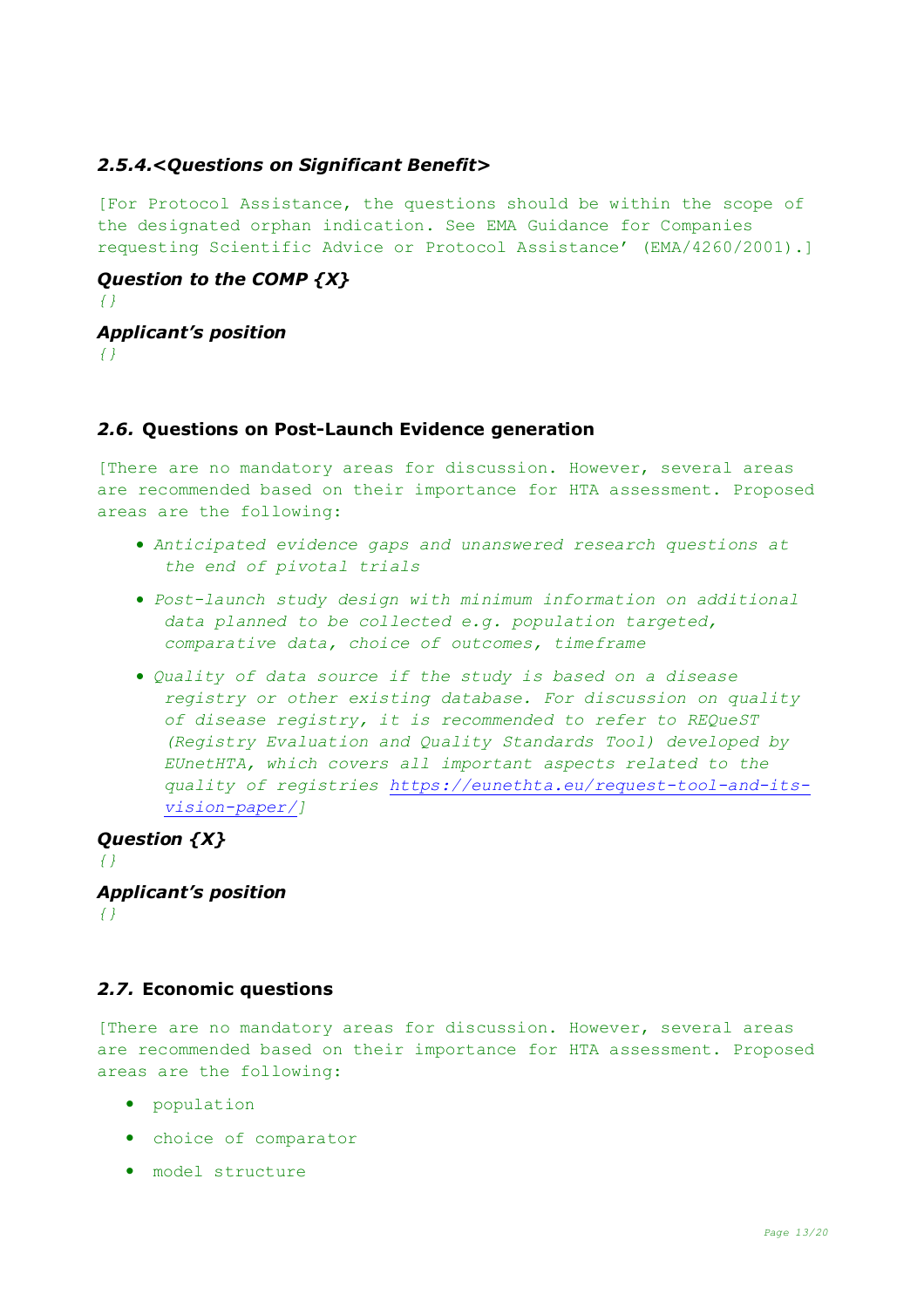- model assumption and planned scenario model outcomes
- clinical data and other data sources used to populate the model
- time horizon and extrapolation hypothesis
- perspective (societal, healthcare related etc.)
- utility values
- collection of resource utilisation data

The topics listed above are essential for the discussion with HTA bodies. Therefore, justified proposals for each of them should appear in the Applicant's position if they are to be discussed during the meeting. Otherwise, they should be clearly stated in section 3.3.1 Planned trials.]

### *Question {X} {}*

*Applicant's position {}*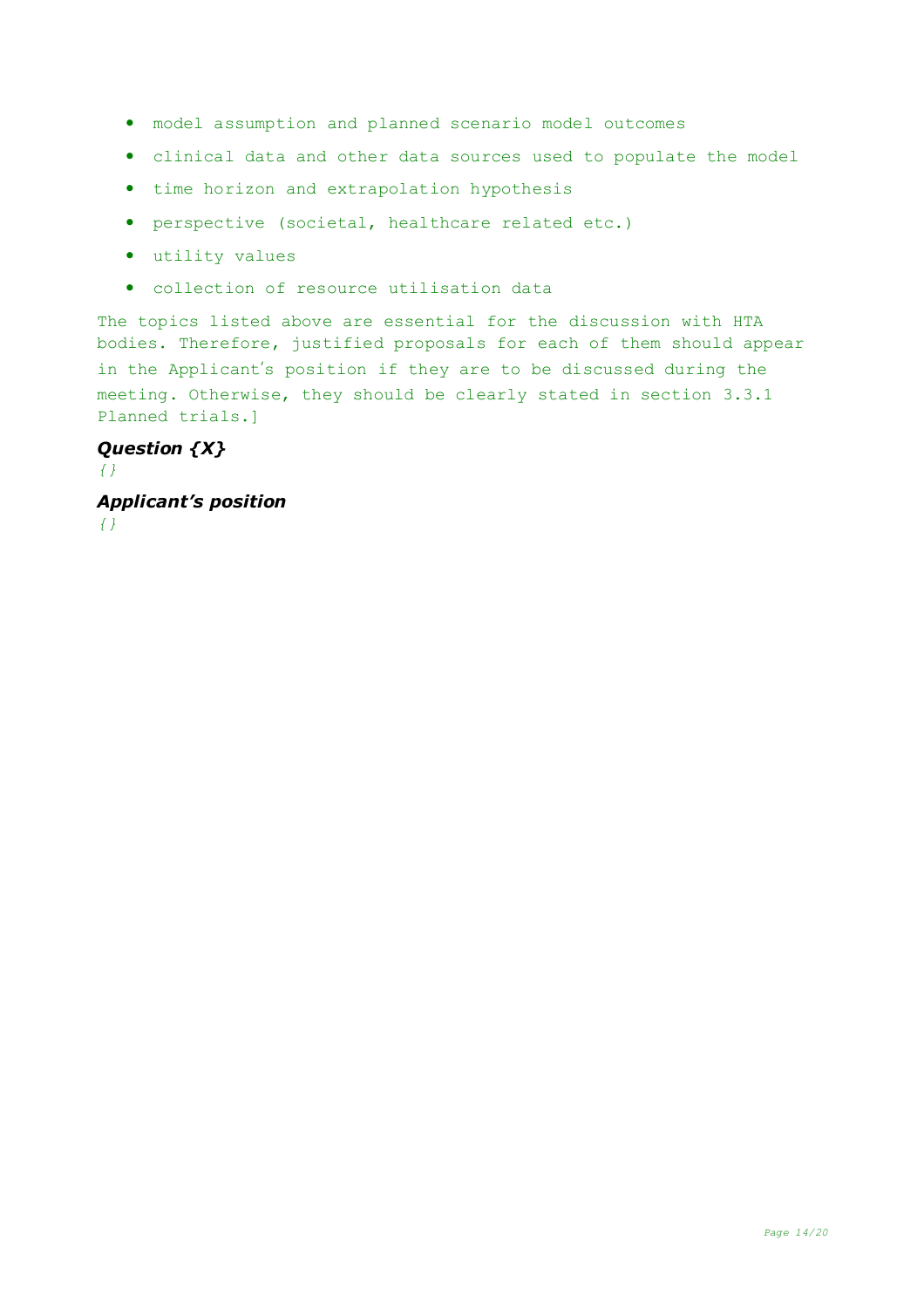# *3. Background information*

[This section should give a comprehensive scientific overview of the product development program, providing relevant systematic information in sufficient detail, together with a critical discussion. However, it should be kept in mind that any information essential for the justification of a given question should also be sufficiently discussed in the corresponding Applicant's position. The proposed list of subsections is neither meant to be exhaustive nor mandatory, since the relevance or applicability of each subsection may vary depending on the scope of the parallel consultation request. In this respect, the potential direct or indirect relevance of the information covered in relation to the questions posed should be considered. Additional details can be included in study protocols, study reports, investigators' brochure provided as annexes with cross-references in the background information and relevant Applicant Position. The use of tabulated overviews and graphs is encouraged.]

### *3.1.* **Quality background information**

<Active substance> <Finished product>

### *3.2.* **Non-clinical background information**

[It is recommended to include a tabulated overview of all non-clinical studies (completed, ongoing and planned), including study number, main design features and GLP status. Main findings and safety margins may be described in the narrative.]

<Pharmacology>

<Pharmacokinetics>

<Pharmacodynamics>

<Toxicology>

#### *3.3.* **Clinical background information**

[A tabular overview of all clinical studies (completed, ongoing and planned), including study number, main design features, patient number and characteristics, design, doses and duration of treatment, comparator, results of the trial (or preliminary results of ongoing trials if available) etc. could be informative, if not provided elsewhere. Detailed information should be available in study reports in annexes. Cross-links to annexes are recommended. Whilst the focus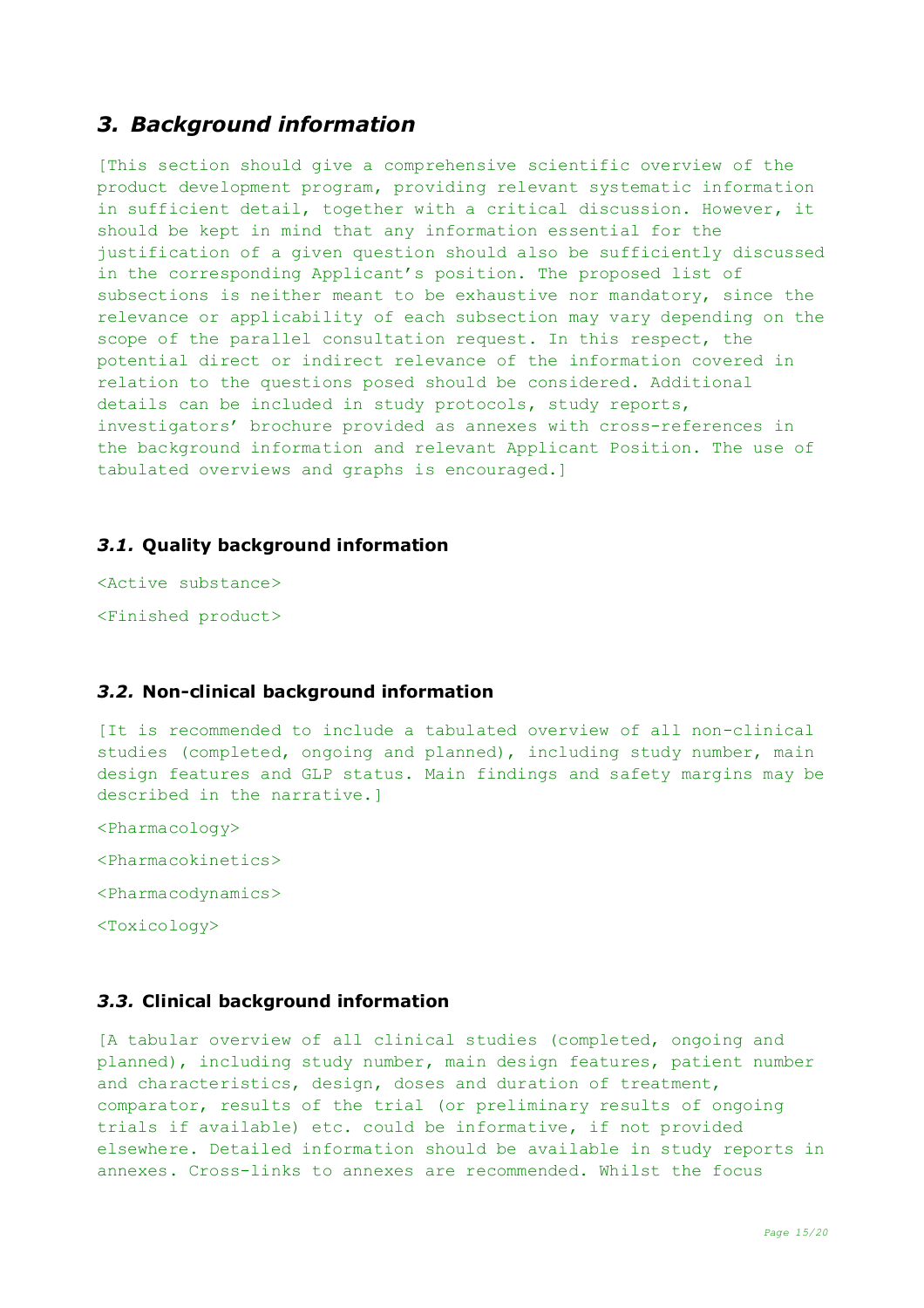should be kept on the intended indication, the development in other indications could be briefly summarised, where relevant. Data of early phases are also necessary as they serve as basis of the development plan.]

<Clinical pharmacology> <Pharmacokinetics> <Pharmacodynamics> <Clinical efficacy>

### *3.3.1.Planned clinical trials*

[This section should provide a comprehensive overview of all planned trials with the product in the intended indication. For the trial that is to be the subject of the parallel consultation, a rationale and a synopsis of the protocol should be provided. The synopsis should contain key information on objectives of the trial, trial design, patient population (inclusion and exclusion criteria), patient subgroups and stratification (if applicable), line of treatment, comparators, endpoints (primary, secondary, etc.), measures used to assess endpoints, flowchart, follow up, methods of statistical analysis etc. All relevant systematic information should be given at a sufficient level of detail, together with justification for the choices made and a critical discussion of key issues.]

#### *3.3.2.Overview of the clinical development program*

[A general overview of the clinical development program should be based on a comprehensive discussion of e.g. the main clinical results so far, dose-response, exploratory trials, special populations, supportive and pivotal clinical studies, and any analyses performed across trials (pooled and meta-analysis).

The discussion should identify the most important findings and challenges in the clinical development program and its compliance with legal requirements, relevant clinical guidelines, previous scientific consultation (sufficiently justifying any deviations), etc. Information on the geographical distribution of centres participating in the pivotal clinical studies can be reflected in this section.]

### *3.3.3.Clinical efficacy*

*<>*

[A general overview of the clinical development program should be based on a comprehensive discussion of e.g. the main clinical results so far, dose-response, exploratory trials, special populations, supportive and pivotal clinical studies, and any analyses performed across trials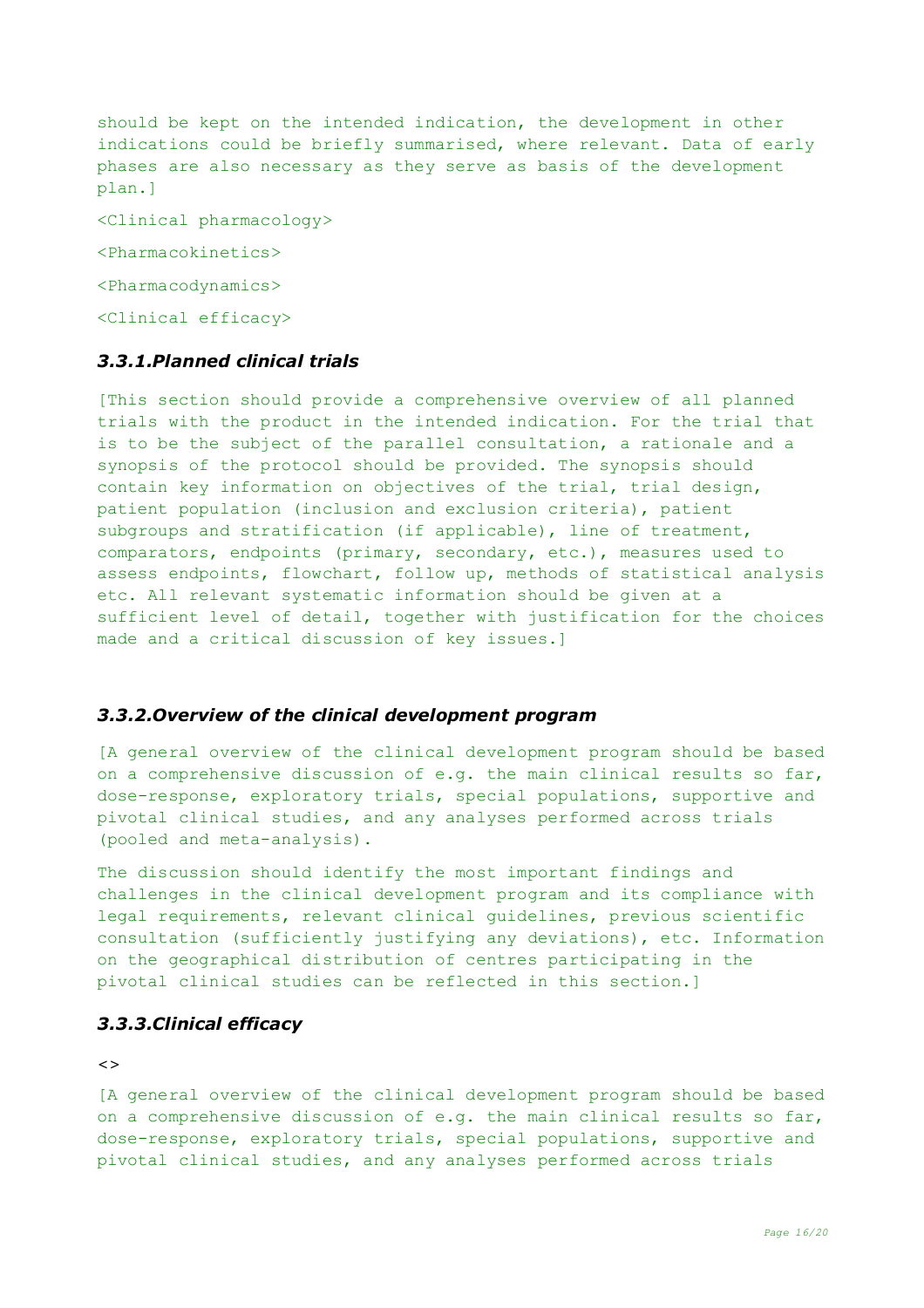(pooled and meta-analysis). The discussion should identify the most important findings and challenges in the clinical development program, and its compliance with legal requirements, relevant clinical guidelines, previous scientific consultation (sufficiently justifying any deviations), etc. Information on the geographical distribution of centres participating in the pivotal clinical studies can be reflected in this section.]

### *3.3.4.Clinical safety*

[A general overview of the safety profile of the product should be based on a comprehensive discussion of e.g. patient exposure (safety database), adverse events observed so far, serious adverse events and deaths, laboratory findings, safety-related discontinuations, specific safety findings, immunological events, safety in special populations, etc.]

### *3.4.* **Information for HTA**

#### *3.4.1.<Relative effectiveness>*

[Guidance on consideration of relative effectiveness evidence should be brought together in a separate section before the section on economic evaluation plans and is optional. However, it is very likely that the generation of evidence on relative effectiveness (based on clinical trial efficacy) will be discussed as part of the consultation. The section could mention (as bullets):

<population> <choice of comparator,> <study design,> <study duration,> <evidence synthesis (including indirect comparisons/NMA),> <trial endpoints (including minimal clinically important differences) <predictive modelling of effectiveness from surrogate endpoints,> <transferability of trial data,> <evidence for sub-groups,>  $\zeta$  relevant statistical issues (e.g. stratification),  $>$ <choice of measures of health-related quality of life could be included in this section.> [PAES studies are in scope (ll97-98) and therefore plans and study

designs for 'real world' evidence generation post-launch (potentially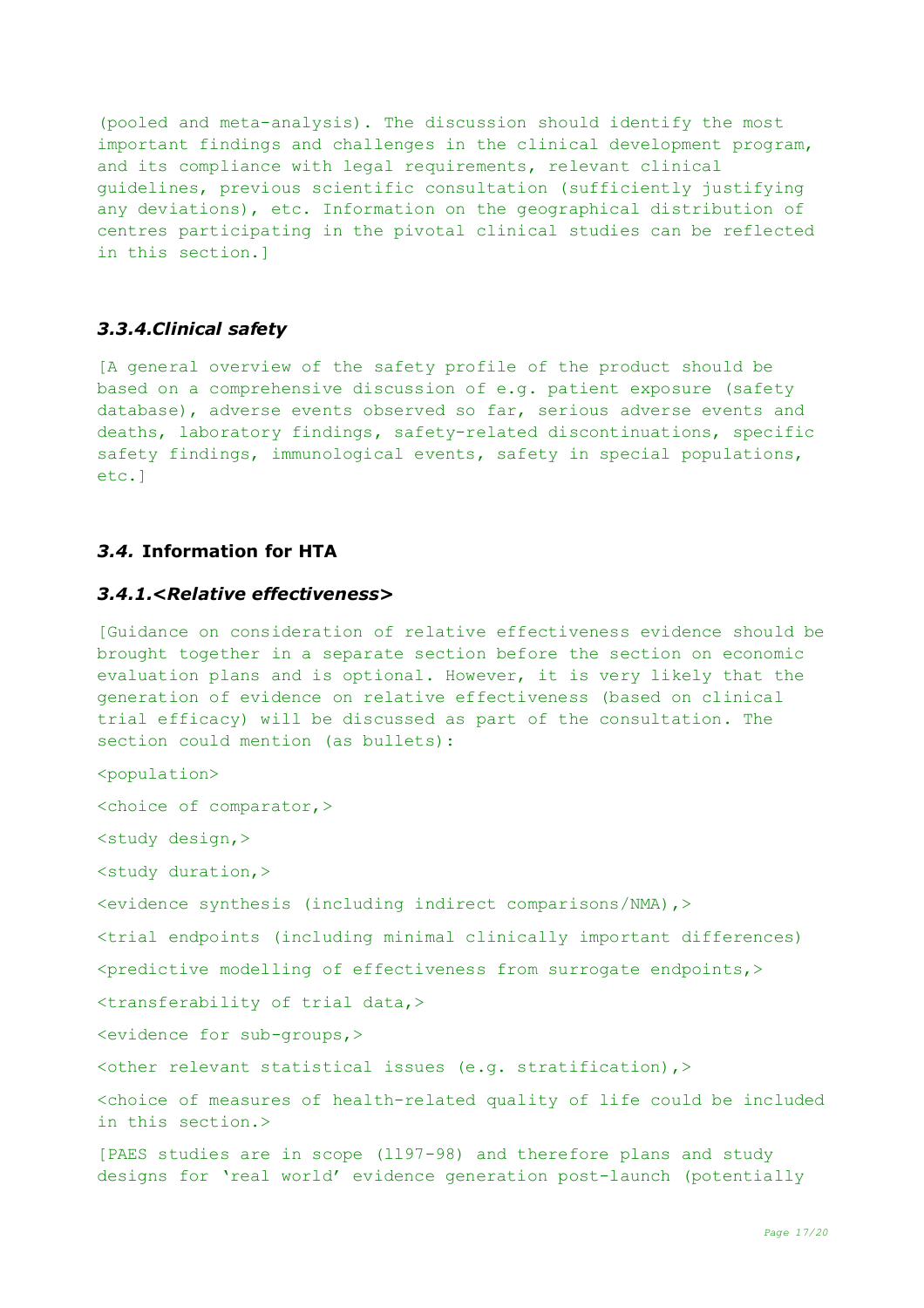pre-launch) to verify trial-based estimates of effectiveness, whether or not PAES, merit (separate) mention in this briefing document (optional).]

#### *3.4.2.<Economic assessment>*

[• The company should state the scope of the planned economic analysis, clearly defining the research questions. Evidence gaps and model assumptions should be described.

If plans for the economic evaluation are provided, these should include to the extent possible:]

<• Description of the proposed model (diagram, modelling approach, time horizon, perspective)>

<• Data collection plans to inform the model:

- Evidence synthesis/meta-analysis – sources of evidence

- Comparators – MTC and indirect comparisons and evidence available

- Trial endpoints used to derive health outcomes in the model

- Quality of life – source and methods, tools used to measure quality of life

- Incorporation of adverse effects

- Resource use – sources and methods, tools used to measure resource utilisation>

<• Methodological Approaches:

- Extrapolation – assumptions and data sources

- Continuation rules

- Use of surrogate outcomes

- Planned sensitivity analyses]>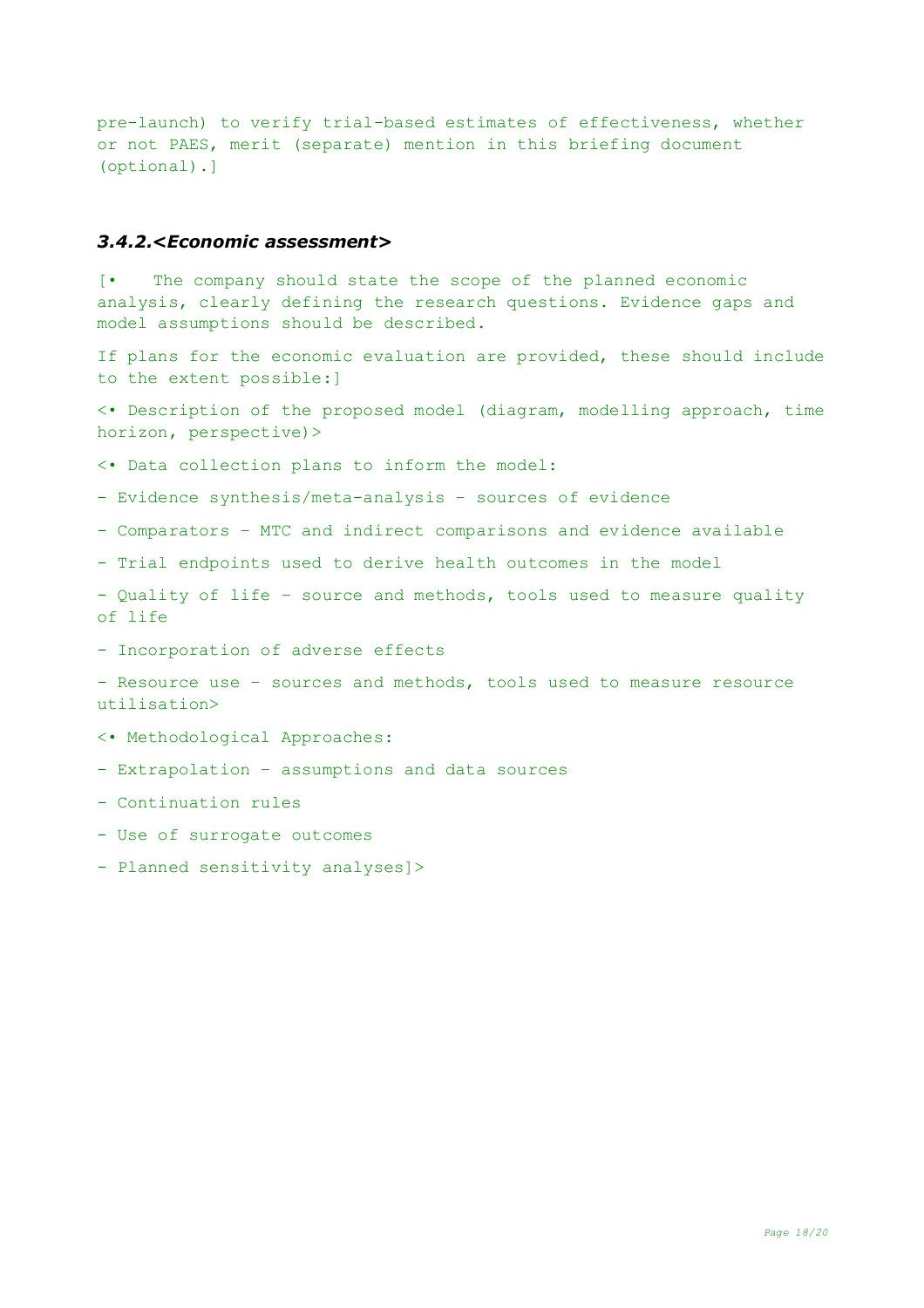### *List of References*

[In general, any potentially relevant publications included in the list of references should be annexed (in .pdf format, either collated as a single document or, if provided as single files, clearly identified and whenever possible compiled in one or more compressed files, for convenience). In case a relevant publication is not included at the time of validation, it should be ensured that it can be made available upon request.]